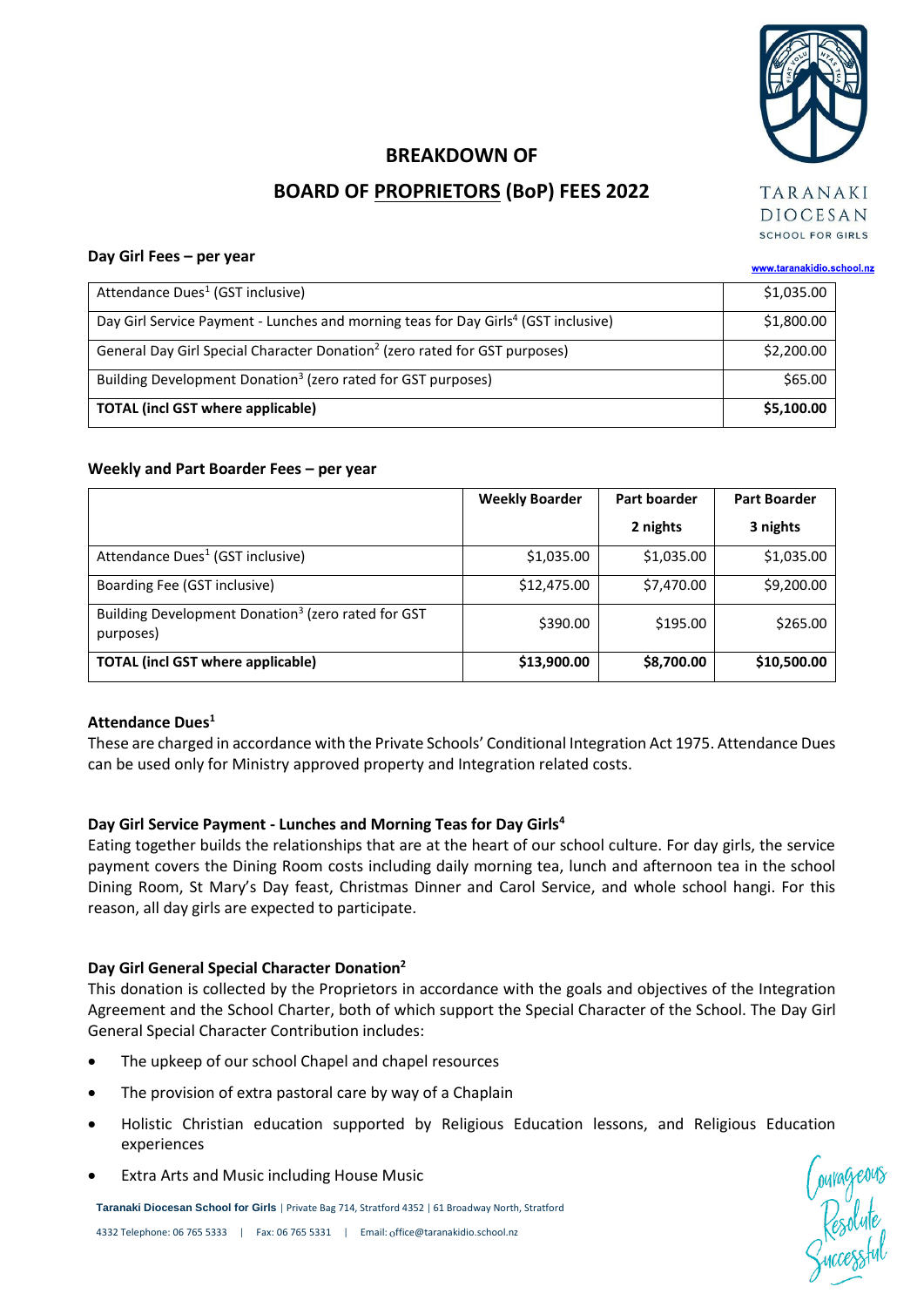#### **Building Development Donation<sup>3</sup>**

At the time of integration, the State inherited the use of our buildings, equipment and technology, the maintenance of which cannot be totally funded by the Government's Operations Grant, but remains an ongoing obligation for the Taranaki Diocesan School Board of Proprietors.

# *Contributions 2 and 3, may qualify for a tax refund. A Tax Donation Certificate will be issued after the end of March each year. These contributions/donations do not contain GST.*

## **OTHER COSTS**

#### **Incidentals**

These are charged throughout the month and are payable by the 20th of the following month.

A monthly account can include:

- Travel Home as required by individual boarders
- Uniform as needed by the girls
- Boarders medical fees, prescriptions, outings etc as taken by individuals
- Daily van transport for day girls to and from school and part/weekly boarders as required

#### **Payment Details**

Payment can be made via cash or eftpos at the school office, or by Direct Credit to:

The Board of Proprietors - Taranaki Diocesan School Trust

**TSB Bank 15-3947-0537509-00 Ref [student name]**

**INVOICING OF FEES:** Fees will be invoiced to you at the beginning of each term and our preference is for each term's fees to be paid in advance by the first day of each term. We will email statements to you each month.

If you wish to pay via automatic payment instalments these can be at your preferred frequency (monthly, fortnightly or weekly) and need to continue throughout the entire year including during school holidays.

Fees can also be paid in advance for the whole year if this is your preference.

If your family requires accounts to be split and sent to two different parents please let us know in advance and we can arrange this for you.

|                            | Day Girl   | Weekly<br><b>Boarder</b> | Part<br><b>Boarder</b><br>2 nights | Part<br><b>Boarder</b><br>3 nights |
|----------------------------|------------|--------------------------|------------------------------------|------------------------------------|
| <b>Total Per Annum</b>     | \$5,100.00 | \$13,900.00              | \$8,700.00                         | \$10,500.00                        |
| <b>Total Per Term</b>      | \$1,275.00 | \$3,475.00               | \$2,175.00                         | \$2,625.00                         |
| 12 Monthly instalments     | \$425.00   | \$1,160.00               | \$725.00                           | \$875.00                           |
| 26 Fortnightly instalments | \$200.00   | \$535.00                 | \$335.00                           | \$405.00                           |
| 52 Weekly payment          | \$100.00   | \$268.00                 | \$168.00                           | \$202.00                           |

### *PLEASE ALSO NOTE THAT A PENALTY EQUATING TO ONE TERMS FEES WILL APPLY IF YOU ARE WITHDRAWING YOUR DAUGHTER FROM SCHOOL AND HAVE NOT ADVISED THIS IN WRITING TO THE PRINCIPAL AT LEAST A TERM IN ADVANCE.*